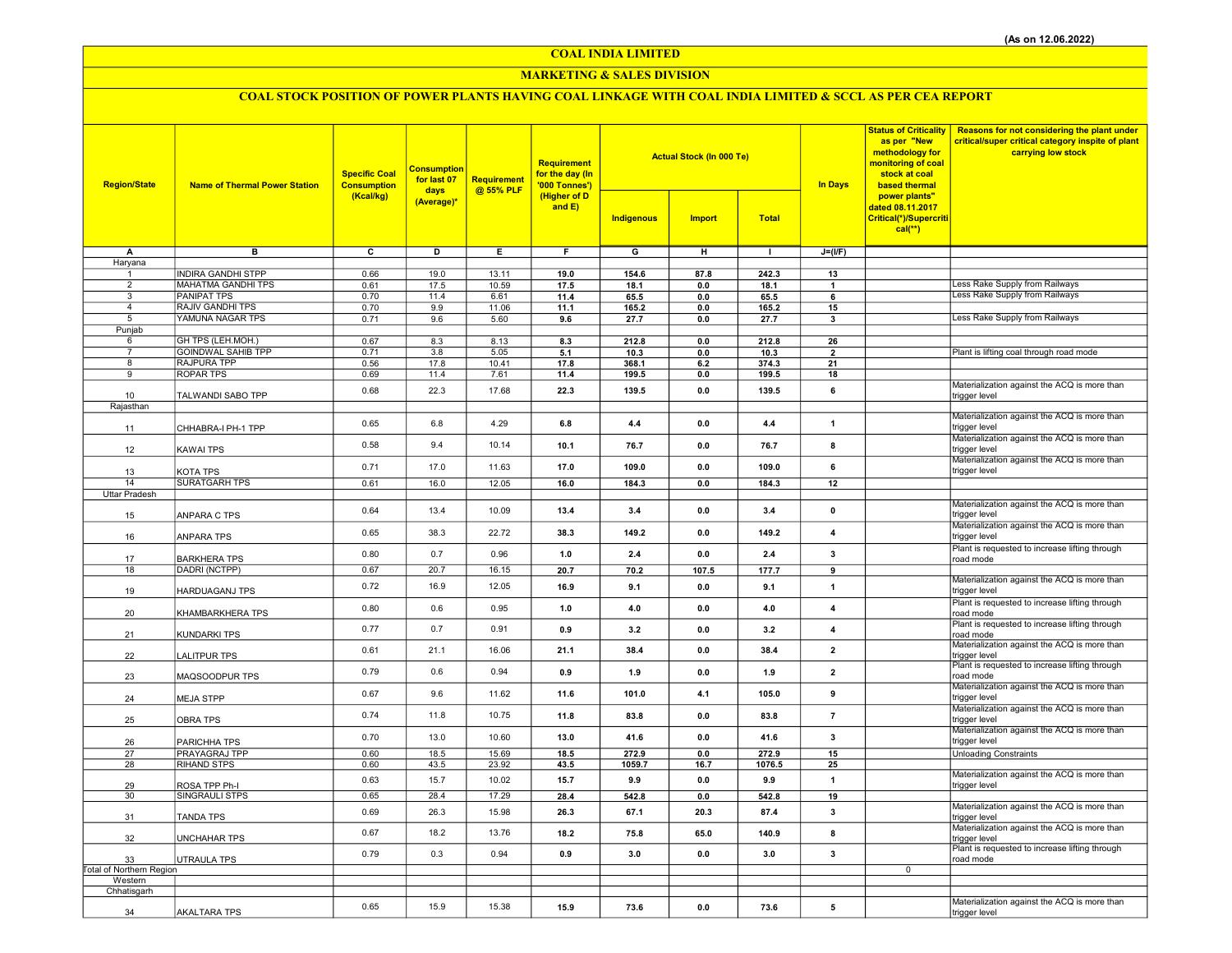### COAL INDIA LIMITED

### MARKETING & SALES DIVISION

## COAL STOCK POSITION OF POWER PLANTS HAVING COAL LINKAGE WITH COAL INDIA LIMITED & SCCL AS PER CEA REPORT

| <b>Region/State</b> | <b>Name of Thermal Power Station</b>       | <b>Specific Coal</b><br><b>Consumption</b><br>(Kcal/kg) | <b>Consumption</b><br>for last 07<br>days | <b>Requirement</b><br>@ 55% PLF | Requirement<br>for the day (In<br>'000 Tonnes')<br>(Higher of D<br>and E) |                | <b>Actual Stock (In 000 Te)</b> |                | <b>In Days</b>          | <b>Status of Criticality</b><br>as per "New<br>methodology for<br>monitoring of coal<br>stock at coal<br>based thermal | Reasons for not considering the plant under<br>critical/super critical category inspite of plant<br>carrying low stock |
|---------------------|--------------------------------------------|---------------------------------------------------------|-------------------------------------------|---------------------------------|---------------------------------------------------------------------------|----------------|---------------------------------|----------------|-------------------------|------------------------------------------------------------------------------------------------------------------------|------------------------------------------------------------------------------------------------------------------------|
|                     |                                            |                                                         | (Average)*                                |                                 |                                                                           | Indigenous     | <b>Import</b>                   | <b>Total</b>   |                         | power plants"<br>dated 08.11.2017<br>Critical(*)/Supercriti<br>$cal(**)$                                               |                                                                                                                        |
| А                   | в                                          | $\overline{c}$                                          | D                                         | Е                               | F                                                                         | $\overline{G}$ | н                               | $\mathbf{I}$   | $J=(I/F)$               |                                                                                                                        |                                                                                                                        |
| 35                  | <b>BALCO TPS</b>                           | 0.74                                                    | 4.4                                       | 5.83                            | 5.8                                                                       | 9.2            | 2.7                             | 11.9           | $\overline{2}$          |                                                                                                                        | Plant under maintenance                                                                                                |
| 36                  | <b>BANDAKHAR TPP</b>                       | 0.70                                                    | 4.6                                       | 2.78                            | 4.6                                                                       | 28.5           | 0.0                             | 28.5           | 6                       |                                                                                                                        | Materialization against the ACQ is more than<br>trigger level                                                          |
| 37                  | <b>BARADARHA TPS</b>                       | 0.75                                                    | 18.8                                      | 11.88                           | 18.8                                                                      | 106.4          | 0.0                             | 106.4          | 6                       |                                                                                                                        | Materialization against the ACQ is more than<br>trigger level                                                          |
| 38                  | <b>BHILAI TPS</b>                          | 0.76                                                    | 8.6                                       | 4.99                            | 8.6                                                                       | 129.2          | 9.6                             | 138.8          | 16                      |                                                                                                                        | Materialization against the ACQ is more than                                                                           |
| 39                  | <b>BINJKOTE TPP</b>                        | 0.75                                                    | 0.0                                       | 5.91                            | 5.9                                                                       | 37.7           | 0.0                             | 37.7           | 6                       |                                                                                                                        | trigger level                                                                                                          |
| 40                  | <b>DSPM TPS</b>                            | 0.72                                                    | 6.8                                       | 4.74                            | 6.8                                                                       | 94.9           | 0.0                             | 94.9           | 14                      |                                                                                                                        |                                                                                                                        |
| 41<br>42            | <b>KORBA STPS</b><br><b>KORBA-WEST TPS</b> | 0.66<br>0.77                                            | 34.6<br>18.5                              | 22.82<br>13.55                  | 34.6<br>18.5                                                              | 576.6<br>278.1 | 0.0<br>0.0                      | 576.6<br>278.1 | 17<br>15                |                                                                                                                        |                                                                                                                        |
| 43                  | <b>LARA TPP</b>                            | 0.70                                                    | 25.9                                      | 14.77                           | 25.9                                                                      |                | 11.2                            | 167.8          | 6                       |                                                                                                                        |                                                                                                                        |
|                     |                                            |                                                         |                                           |                                 |                                                                           | 156.6          |                                 |                |                         |                                                                                                                        | Materialization against the ACQ is more than                                                                           |
| 44                  | NAWAPARA TPP                               | 0.79                                                    | 4.8                                       | 6.28                            | 6.3                                                                       | 49.0           | 0.0                             | 49.0           | 8                       |                                                                                                                        | trigger level                                                                                                          |
| 45                  | PATHADI TPP                                | 0.69                                                    | 6.5                                       | 5.43                            | 6.5                                                                       | 34.1           | 0.0                             | 34.1           | 5                       |                                                                                                                        |                                                                                                                        |
| 46                  | <b>SIPAT STPS</b>                          | 0.67                                                    | 36.5                                      | 26.38                           | 36.5                                                                      | 356.8          | 7.5                             | 364.3          | 10                      |                                                                                                                        |                                                                                                                        |
| 47                  | <b>TAMNAR TPP</b>                          | 0.82                                                    | 36.4                                      | 25.98                           | 36.4                                                                      | 43.5           | $0.0\,$                         | 43.5           | $\overline{1}$          |                                                                                                                        | Materialization against the ACQ is more than<br>trigger level                                                          |
|                     |                                            | 0.77                                                    | 13.9                                      | 14.56                           | 14.6                                                                      | 69.9           | $0.0\,$                         | 69.9           | 5                       |                                                                                                                        | Materialization against the ACQ is more than                                                                           |
| 48                  | UCHPINDA TPP                               |                                                         |                                           |                                 |                                                                           |                |                                 |                |                         |                                                                                                                        | trigger level                                                                                                          |
| Gujarat             |                                            |                                                         |                                           |                                 |                                                                           |                |                                 |                |                         |                                                                                                                        | Materialization against the ACQ is more than                                                                           |
| 49                  | <b>GANDHI NAGAR TPS</b>                    | 0.67                                                    | 6.4                                       | 5.55                            | 6.4                                                                       | 37.5           | 0.0                             | 37.5           | 6                       |                                                                                                                        | trigger level<br>Materialization against the ACQ is more than                                                          |
| 50                  | SABARMATI (D-F STATIONS)                   | 0.57                                                    | 4.1                                       | 2.70                            | 4.1                                                                       | 15.0           | 75.2                            | 90.2           | 8                       |                                                                                                                        | trigger level                                                                                                          |
| 51                  | <b>UKAI TPS</b>                            | 0.68                                                    | 13.4                                      | 10.01                           | 13.4                                                                      | 49.9           | 0.0                             | 49.9           | $\overline{\mathbf{4}}$ |                                                                                                                        | Materialization against the ACQ is more than<br>trigger level                                                          |
| 52                  | <b>WANAKBORI TPS</b>                       | 0.68                                                    | 26.7                                      | 20.45                           | 26.7                                                                      | 162.8          | 0.0                             | 162.8          | 6                       |                                                                                                                        | Materialization against the ACQ is more than<br>trigger level                                                          |
| Madhya Pradesh      |                                            |                                                         |                                           |                                 |                                                                           |                |                                 |                |                         |                                                                                                                        |                                                                                                                        |
| 53                  | AMARKANTAK EXT TPS                         | 0.65                                                    | 3.1                                       | 1.81                            | 3.1                                                                       | 26.9           | 0.0                             | 26.9           | 9                       |                                                                                                                        |                                                                                                                        |
| 54                  | ANUPPUR TPP                                | 0.70                                                    | 16.1                                      | 11.14                           | 16.1                                                                      | 109.1          | 9.5                             | 118.6          | $\overline{7}$          |                                                                                                                        |                                                                                                                        |
| 55                  | <b>BINA TPS</b>                            | 0.72                                                    | 6.0                                       | 4.77                            | 6.0                                                                       | 44.2           | 0.0                             | 44.2           | $\overline{7}$          |                                                                                                                        | Materialization against the ACQ is more than<br>trigger level                                                          |
| 56                  | <b>GADARWARA TPP</b>                       | 0.64                                                    | 20.5                                      | 13.61                           | 20.5                                                                      | 81.9           | 13.5                            | 95.3           | 5                       |                                                                                                                        | Materialization against the ACQ is more than<br>trigger level                                                          |
| 57<br>58            | <b>KHARGONE STPP</b><br>SANJAY GANDHI TPS  | 0.61                                                    | 13.1                                      | 10.56                           | 13.1                                                                      | 121.0          | 25.0                            | 146.0          | 11                      |                                                                                                                        | Non payment of dues                                                                                                    |
| 59                  | <b>SATPURA TPS</b>                         | 0.77<br>0.65                                            | 18.0<br>7.2                               | 13.63<br>11.47                  | 18.0<br>11.5                                                              | 37.6<br>188.9  | 0.0<br>0.0                      | 37.6<br>188.9  | $\overline{2}$<br>16    |                                                                                                                        |                                                                                                                        |
| 60                  | <b>SEIONI TPP</b>                          | 0.62                                                    | 5.9                                       | 4.91                            | 5.9                                                                       | 94.9           | 0.0                             | 94.9           | 16                      |                                                                                                                        | Materialization against the ACQ is more than<br>trigger level                                                          |
| 61                  | SHREE SINGAJI TPP                          | 0.73                                                    | 30.3                                      | 24.31                           | 30.3                                                                      | 254.9          | 0.0                             | 254.9          | 8                       |                                                                                                                        | Non Payment of Dues                                                                                                    |
| 62                  | <b>VINDHYACHAL STPS</b>                    | 0.67                                                    | 62.0                                      | 42.33                           | 62.0                                                                      | 1558.7         | 0.0                             | 1558.7         | 25                      |                                                                                                                        |                                                                                                                        |
| Maharashtra         |                                            |                                                         |                                           |                                 |                                                                           |                |                                 |                |                         |                                                                                                                        |                                                                                                                        |
| 63                  | <b>AMRAVATI TPS</b>                        | 0.65                                                    | 15.6                                      | 11.60                           | 15.6                                                                      | 61.1           | 0.0                             | 61.1           | $\overline{4}$          |                                                                                                                        | Materialization against the ACQ is more than<br>trigger level                                                          |
| 64                  | <b>BHUSAWAL TPS</b>                        | 0.77                                                    | 18.7                                      | 12.31                           | 18.7                                                                      | 70.8           | 0.0                             | 70.8           | $\overline{4}$          |                                                                                                                        | Non payment of dues                                                                                                    |
| 65                  | <b>BUTIBORI TPP</b>                        | 0.67                                                    | 0.0                                       | 5.31                            | 5.3                                                                       | 59.7           | 0.0                             | 59.7           | 11                      |                                                                                                                        |                                                                                                                        |
| 66                  | CHANDRAPUR(MAHARASHTRA) STPS               | 0.79                                                    | 36.9                                      | 30.35                           | 36.9                                                                      | 264.9          | 0.0                             | 264.9          | $\overline{7}$          |                                                                                                                        | Non payment of dues                                                                                                    |
| 67                  | DAHANU TPS                                 | 0.60                                                    | 6.2                                       | 3.96                            | 6.2                                                                       | 8.7            | 0.7                             | 9.4            | $\overline{2}$          |                                                                                                                        | Materialization against the ACQ is more than<br>trigger level                                                          |
| 68                  | DHARIWAL TPP                               | 0.68                                                    | 8.7                                       | 5.40                            | 8.7                                                                       | 45.0           | 0.0                             | 45.0           | 5                       |                                                                                                                        | Materialization against the ACQ is more than<br>trigger level                                                          |
| 69                  | <b>GMR WARORA TPS</b>                      | 0.67                                                    | 9.1                                       | 5.28                            | 9.1                                                                       | 96.4           | 0.0                             | 96.4           | 11                      |                                                                                                                        |                                                                                                                        |
| 70                  | KHAPARKHEDA TPS                            | 0.87                                                    | 18.1                                      | 15.37                           | 18.1                                                                      | 117.6          | 3.9                             | 121.5          | $\overline{7}$          |                                                                                                                        | Materialization against the ACQ is more than<br>trigger level                                                          |
| 71                  | <b>KORADI TPS</b>                          | 0.73                                                    | 31.4                                      | 20.96                           | 31.4                                                                      | 107.3          | 0.0                             | 107.3          | $\overline{\mathbf{3}}$ |                                                                                                                        | Non payment of dues                                                                                                    |
| 72                  | <b>MAUDA TPS</b>                           | 0.71                                                    | 30.6                                      | 21.75                           | 30.6                                                                      | 117.6          | 43.2                            | 160.8          | 5                       |                                                                                                                        | Materialization against the ACQ is more than<br>trigger level                                                          |
| 73                  | <b>NASIK TPS</b>                           | 0.83                                                    | 8.4                                       | 6.93                            | 8.4                                                                       | 70.7           | 20.5                            | 91.1           | 11                      |                                                                                                                        | Non payment of dues                                                                                                    |
| 74                  | <b>PARAS TPS</b>                           | 0.76                                                    | 7.2                                       | 5.01                            | 7.2                                                                       | 96.3           | $0.0\,$                         | 96.3           | 13                      |                                                                                                                        |                                                                                                                        |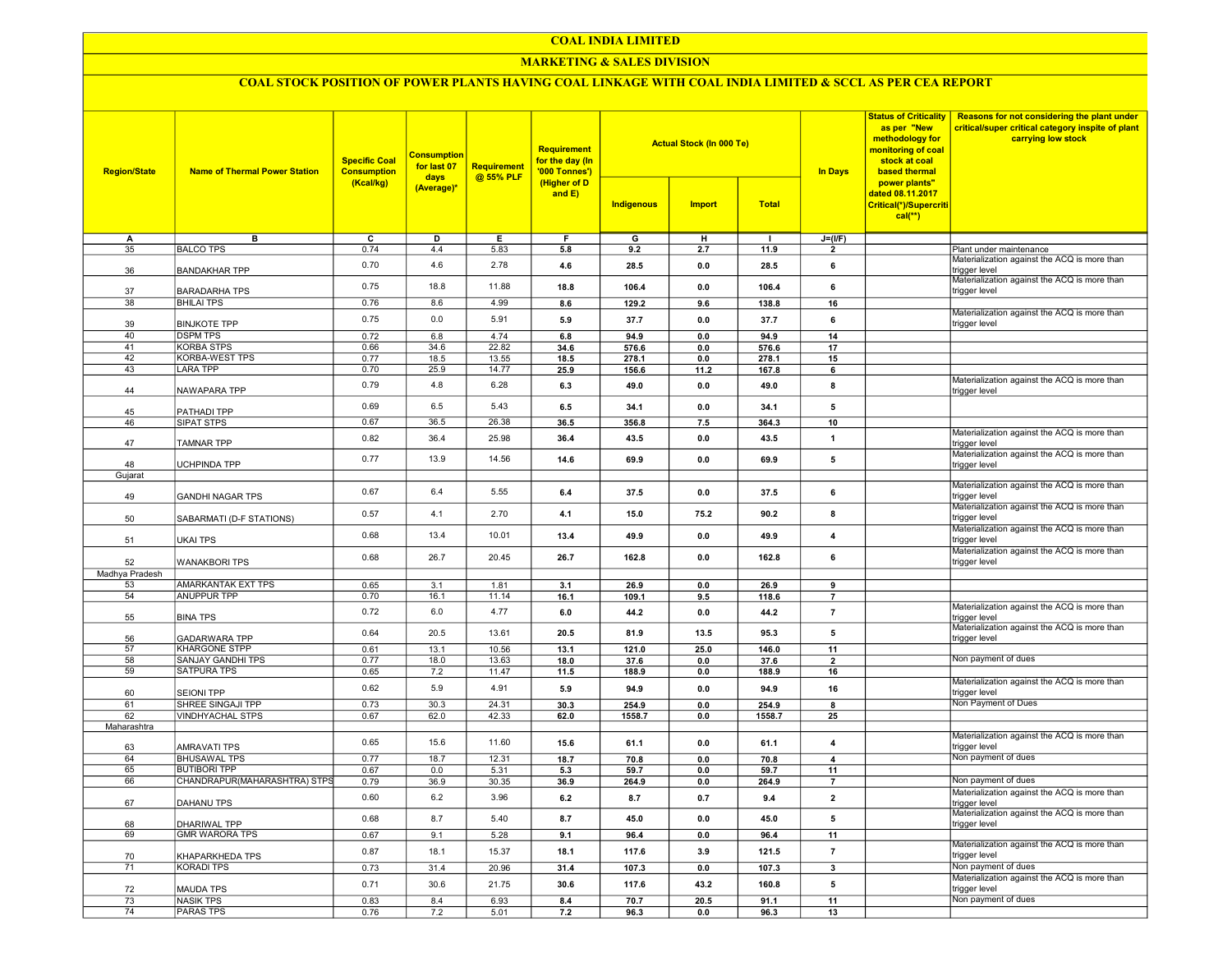## COAL INDIA LIMITED

## **MARKETING & SALES DIVISION**

# COAL STOCK POSITION OF POWER PLANTS HAVING COAL LINKAGE WITH COAL INDIA LIMITED & SCCL AS PER CEA REPORT

| <b>Region/State</b>             | <b>Name of Thermal Power Station</b> | <b>Specific Coal</b><br><b>Consumption</b><br>(Kcal/kg) | <b>Consumption</b><br>for last 07<br>days<br>(Average)* | <b>Requirement</b><br>@ 55% PLF | <b>Requirement</b><br>for the day (In<br>'000 Tonnes')<br>(Higher of D<br>and $E$ ) |                | <b>Actual Stock (In 000 Te)</b> |                | <b>In Days</b>          | <b>Status of Criticality</b><br>as per "New<br>methodology for<br>monitoring of coal<br>stock at coal<br>based thermal<br>power plants"<br>dated 08.11.2017<br>Critical(*)/Supercriti<br>$cal(**)$ | Reasons for not considering the plant under<br>critical/super critical category inspite of plant<br>carrying low stock |
|---------------------------------|--------------------------------------|---------------------------------------------------------|---------------------------------------------------------|---------------------------------|-------------------------------------------------------------------------------------|----------------|---------------------------------|----------------|-------------------------|----------------------------------------------------------------------------------------------------------------------------------------------------------------------------------------------------|------------------------------------------------------------------------------------------------------------------------|
|                                 |                                      |                                                         |                                                         |                                 |                                                                                     | Indigenous     | <b>Import</b>                   | <b>Total</b>   |                         |                                                                                                                                                                                                    |                                                                                                                        |
| A                               | в                                    | C                                                       | D                                                       | Е.                              | F.                                                                                  | G              | н                               | $\mathbf{I}$   | $J=(I/F)$               |                                                                                                                                                                                                    |                                                                                                                        |
| 75                              | <b>PARLITPS</b>                      | 0.67                                                    | 8.4                                                     | 6.60                            | 8.4                                                                                 | 98.0           | 0.0                             | 98.0           | 12                      |                                                                                                                                                                                                    |                                                                                                                        |
| 76                              | <b>SOLAPUR STPS</b>                  | 0.62                                                    | 14.3                                                    | 10.88                           | 14.3                                                                                | 114.8          | 51.3                            | 166.1          | 12                      |                                                                                                                                                                                                    |                                                                                                                        |
| 77                              | <b>TIRORA TPS</b>                    | 0.66                                                    | 45.5                                                    | 28.54                           | 45.5                                                                                | 180.2          | 0.0                             | 180.2          | 4                       |                                                                                                                                                                                                    | Materialization against the ACQ is more than<br>trigger level                                                          |
| 78                              | WARDHA WARORA TPP                    | 0.65                                                    | 5.4                                                     | 4.60                            | 5.4                                                                                 | 147.8          | 0.0                             | 147.8          | 27                      |                                                                                                                                                                                                    |                                                                                                                        |
| Total of Western Region         |                                      |                                                         |                                                         |                                 |                                                                                     |                |                                 |                |                         | 0                                                                                                                                                                                                  |                                                                                                                        |
| Southern                        |                                      |                                                         |                                                         |                                 |                                                                                     |                |                                 |                |                         |                                                                                                                                                                                                    |                                                                                                                        |
| Andhra Pradesh                  |                                      |                                                         |                                                         |                                 |                                                                                     |                |                                 |                |                         |                                                                                                                                                                                                    |                                                                                                                        |
| 79                              | DAMODARAM SANJEEVAIAH TPS            | 0.64                                                    | 6.1                                                     | 13.52                           | 13.5                                                                                | 268.5          | 0.0                             | 268.5          | 20                      |                                                                                                                                                                                                    |                                                                                                                        |
|                                 |                                      |                                                         |                                                         |                                 |                                                                                     |                |                                 |                |                         |                                                                                                                                                                                                    | Materialization against the ACQ is more than                                                                           |
| 80                              | Dr. N.TATA RAO TPS                   | 0.80                                                    | 25.4                                                    | 18.48                           | 25.4                                                                                | 152.4          | 0.0                             | 152.4          | 6                       |                                                                                                                                                                                                    | trigger level                                                                                                          |
| 81                              | PAINAMPURAM TPP                      | 0.61                                                    | 9.6                                                     | 10.55                           | 10.6                                                                                | 45.3           | 122.7                           | 167.9          | 16                      |                                                                                                                                                                                                    | Materialization against the ACQ is more than<br>trigger level                                                          |
| 82                              | RAYALASEEMA TPS                      | 0.75                                                    | 20.2                                                    | 16.34                           | 20.2                                                                                | 29.0           | 0.0                             | 29.0           | $\overline{\mathbf{1}}$ |                                                                                                                                                                                                    | Materialization against the ACQ is more than<br>trigger level                                                          |
| 83                              | <b>SIMHADRI</b>                      | 0.77                                                    | 21.2                                                    | 20.40                           | 21.2                                                                                | 370.8          | 194.7                           | 565.5          | 27                      |                                                                                                                                                                                                    |                                                                                                                        |
|                                 |                                      | 0.55                                                    | 13.9                                                    | 9.56                            | 13.9                                                                                | 10.4           | 316.3                           | 326.7          | 23                      |                                                                                                                                                                                                    | Materialization against the ACQ is more than                                                                           |
| 84                              | <b>SGPL TPP</b>                      |                                                         |                                                         |                                 |                                                                                     |                |                                 |                |                         |                                                                                                                                                                                                    | trigger level                                                                                                          |
| 85                              | <b>VIZAG TPP</b>                     | 0.75                                                    | 10.1                                                    | 10.23                           | 10.2                                                                                | 74.3           | 0.0                             | 74.3           | $\overline{7}$          |                                                                                                                                                                                                    | Less Supply of rakes from Railways                                                                                     |
| Karnataka                       |                                      |                                                         |                                                         |                                 |                                                                                     |                |                                 |                |                         |                                                                                                                                                                                                    |                                                                                                                        |
| 86                              | <b>BELLARY TPS</b>                   | 0.66                                                    | 20.0                                                    | 14.82                           | 20.0                                                                                | 125.0          | 0.0                             | 125.0          | 6                       |                                                                                                                                                                                                    | Materialization against the ACQ is more than<br>trigger level                                                          |
| 87                              | <b>KUDGI STPP</b>                    | 0.59                                                    | 23.6                                                    | 18.81                           | 23.6                                                                                | 227.6          | 7.6                             | 235.2          | 10                      |                                                                                                                                                                                                    |                                                                                                                        |
| 88                              | <b>RAICHUR TPS</b>                   | 0.71                                                    | 22.6                                                    | 16.05                           | 22.6                                                                                | 27.3           | 0.0                             | 27.3           | $\overline{1}$          |                                                                                                                                                                                                    | Materialization against the ACQ is more than<br>trigger level                                                          |
| 89                              | <b>YERMARUS TPP</b>                  | 0.61                                                    | 14.7                                                    | 12.91                           | 14.7                                                                                | 114.5          | 0.0                             | 114.5          | 8                       |                                                                                                                                                                                                    |                                                                                                                        |
| <b>Tamil Nadu</b>               |                                      |                                                         |                                                         |                                 |                                                                                     |                |                                 |                |                         |                                                                                                                                                                                                    |                                                                                                                        |
| 90                              | <b>METTUR TPS</b>                    | 0.81                                                    | 11.5                                                    | 8.97                            | 11.5                                                                                | 133.5          | 0.0                             | 133.5          | 12                      |                                                                                                                                                                                                    |                                                                                                                        |
|                                 |                                      |                                                         |                                                         |                                 |                                                                                     |                |                                 |                |                         |                                                                                                                                                                                                    | Materialization against the ACQ is more than                                                                           |
| 91                              | <b>METTUR TPS - II</b>               | 0.78                                                    | 7.4                                                     | 6.20                            | 7.4                                                                                 | 63.8           | 0.0                             | 63.8           | 9                       |                                                                                                                                                                                                    | trigger level                                                                                                          |
| 92                              | NORTH CHENNAI TPS                    | 0.96                                                    | 26.6                                                    | 23.11                           | 26.6                                                                                | 134.3          | 59.6                            | 193.8          | $\overline{7}$          |                                                                                                                                                                                                    | Materialization against the ACQ is more than<br>trigger level                                                          |
| 93                              | <b>TUTICORIN TPS</b>                 | 0.93                                                    | 14.9                                                    | 12.84                           | 14.9                                                                                | 103.3          | 0.0                             | 103.3          | $\overline{7}$          |                                                                                                                                                                                                    | Materialization against the ACQ is more than<br>trigger level                                                          |
| 94                              | <b>VALLUR TPP</b>                    | 0.75                                                    | 23.1                                                    | 14.94                           | 23.1                                                                                | 130.9          | 39.0                            | 169.9          | $\overline{7}$          |                                                                                                                                                                                                    |                                                                                                                        |
| Telangana                       |                                      |                                                         |                                                         |                                 |                                                                                     |                |                                 |                |                         |                                                                                                                                                                                                    |                                                                                                                        |
| 95                              | <b>BHADRADRI TPP</b>                 | 0.60                                                    | 10.0                                                    | 8.55                            | 10.0                                                                                | 142.5          | 0.0                             | 142.5          | 14                      |                                                                                                                                                                                                    |                                                                                                                        |
| 96                              | <b>KAKATIYA TPS</b>                  | 0.58                                                    | 7.7                                                     | 8.38                            | 8.4                                                                                 | 254.3          | 0.0                             | 254.3          | 30                      |                                                                                                                                                                                                    |                                                                                                                        |
| 97                              | KOTHAGUDEM TPS (NEW)                 | 0.66                                                    | 13.3                                                    | 8.72                            | 13.3                                                                                | 68.5           | 0.0                             | 68.5           | 5                       |                                                                                                                                                                                                    |                                                                                                                        |
| 98                              | KOTHAGUDEM TPS (STAGE-7)             | 0.50                                                    | 9.5                                                     | 5.24                            | 9.5                                                                                 | 51.1           | 0.0                             | 51.1           | 5                       |                                                                                                                                                                                                    |                                                                                                                        |
| 99                              | RAMAGUNDEM STPS                      | 0.62                                                    | 37.2                                                    | 21.26                           | 37.2                                                                                | 87.4           | 34.8                            | 122.2          | 3                       |                                                                                                                                                                                                    |                                                                                                                        |
| 100                             | RAMAGUNDEM-B TPS                     | 0.75                                                    | 0.7                                                     | 0.62                            | 0.7                                                                                 | 12.5           | 0.0                             | 12.5           | 19                      |                                                                                                                                                                                                    |                                                                                                                        |
| 101                             | SINGARENI TPP                        | 0.58                                                    | 15.6                                                    | 9.16                            | 15.6                                                                                | 86.6           | 0.0                             | 86.6           | 6                       |                                                                                                                                                                                                    |                                                                                                                        |
| <b>Total of Southern Region</b> |                                      |                                                         |                                                         |                                 |                                                                                     |                |                                 |                |                         | 0                                                                                                                                                                                                  |                                                                                                                        |
| Eastern                         |                                      |                                                         |                                                         |                                 |                                                                                     |                |                                 |                |                         |                                                                                                                                                                                                    |                                                                                                                        |
| Bihar                           |                                      |                                                         |                                                         |                                 |                                                                                     |                |                                 |                |                         |                                                                                                                                                                                                    |                                                                                                                        |
| 102                             | <b>BARAUNI TPS</b>                   | 0.63                                                    | 6.5                                                     | 5.93                            | 6.5                                                                                 | 72.9           | 0.0                             | 72.9           | 11                      |                                                                                                                                                                                                    |                                                                                                                        |
| 103                             | <b>BARH I</b><br><b>BARH II</b>      | 0.56                                                    | 8.3<br>16.6                                             | 4.87                            | 8.3                                                                                 | 72.9           | 0.0                             | 72.9           | 9                       |                                                                                                                                                                                                    |                                                                                                                        |
| 104<br>105                      | KAHALGAON TPS                        | 0.66<br>0.75                                            | 32.6                                                    | 11.43<br>23.08                  | 16.6<br>32.6                                                                        | 145.8<br>296.4 | 0.0<br>0.0                      | 145.8<br>296.4 | 9<br>9                  |                                                                                                                                                                                                    |                                                                                                                        |
|                                 |                                      |                                                         |                                                         |                                 |                                                                                     |                |                                 |                |                         |                                                                                                                                                                                                    | Materialization against the ACQ is more than                                                                           |
| 106                             | <b>MUZAFFARPUR TPS</b>               | 0.73                                                    | 6.3                                                     | 3.73                            | 6.3                                                                                 | 19.6           | 0.0                             | 19.6           | 3                       |                                                                                                                                                                                                    | trigger level                                                                                                          |
| 107                             | NABINAGAR STPP                       | 0.61                                                    | 22.8                                                    | 15.90                           | 22.8                                                                                | 77.9           | 32.0                            | 109.8          | 5                       |                                                                                                                                                                                                    |                                                                                                                        |
| 108                             | <b>NABINAGAR TPP</b>                 | 0.69                                                    | 14.2                                                    | 9.16                            | 14.2                                                                                | 71.3           | 0.0                             | 71.3           | 5                       |                                                                                                                                                                                                    | Materialization against the ACQ is more than<br>trigger level                                                          |
| Jharkhand                       |                                      |                                                         |                                                         |                                 |                                                                                     |                |                                 |                |                         |                                                                                                                                                                                                    |                                                                                                                        |
| 109                             | BOKARO TPS 'A' EXP                   | 0.58                                                    | 6.3                                                     | 3.81                            | 6.3                                                                                 | 89.5           | 0.0                             | 89.5           | 14                      |                                                                                                                                                                                                    |                                                                                                                        |
| 110                             | CHANDRAPURA(DVC) TPS                 | 0.62                                                    | 3.6                                                     | 4.07                            | 4.1                                                                                 | 145.4          | 52.6                            | 198.0          | 49                      |                                                                                                                                                                                                    |                                                                                                                        |
| 111                             | JOJOBERA TPS                         | 0.67                                                    | 3.7                                                     | 2.13                            | 3.7                                                                                 | 70.8           | 0.0                             | 70.8           | 19                      |                                                                                                                                                                                                    |                                                                                                                        |
| 112                             | <b>KODARMA TPP</b>                   | 0.62                                                    | 14.4                                                    | 8.19                            | 14.4                                                                                | 63.0           | 27.3                            | 90.3           | 6                       |                                                                                                                                                                                                    |                                                                                                                        |
| 113                             | MAHADEV PRASAD STPP                  | 0.68                                                    | 6.7                                                     | 4.85                            | 6.7                                                                                 | 57.4           | 0.0                             | 57.4           | 9                       |                                                                                                                                                                                                    | Materialization against the ACQ is more than<br>trigger level                                                          |
| 114                             | <b>MAITHON RB TPP</b>                | 0.61                                                    | 13.1                                                    | 8.47                            | 13.1                                                                                | 265.6          | 0.0                             | 265.6          | 20                      |                                                                                                                                                                                                    |                                                                                                                        |